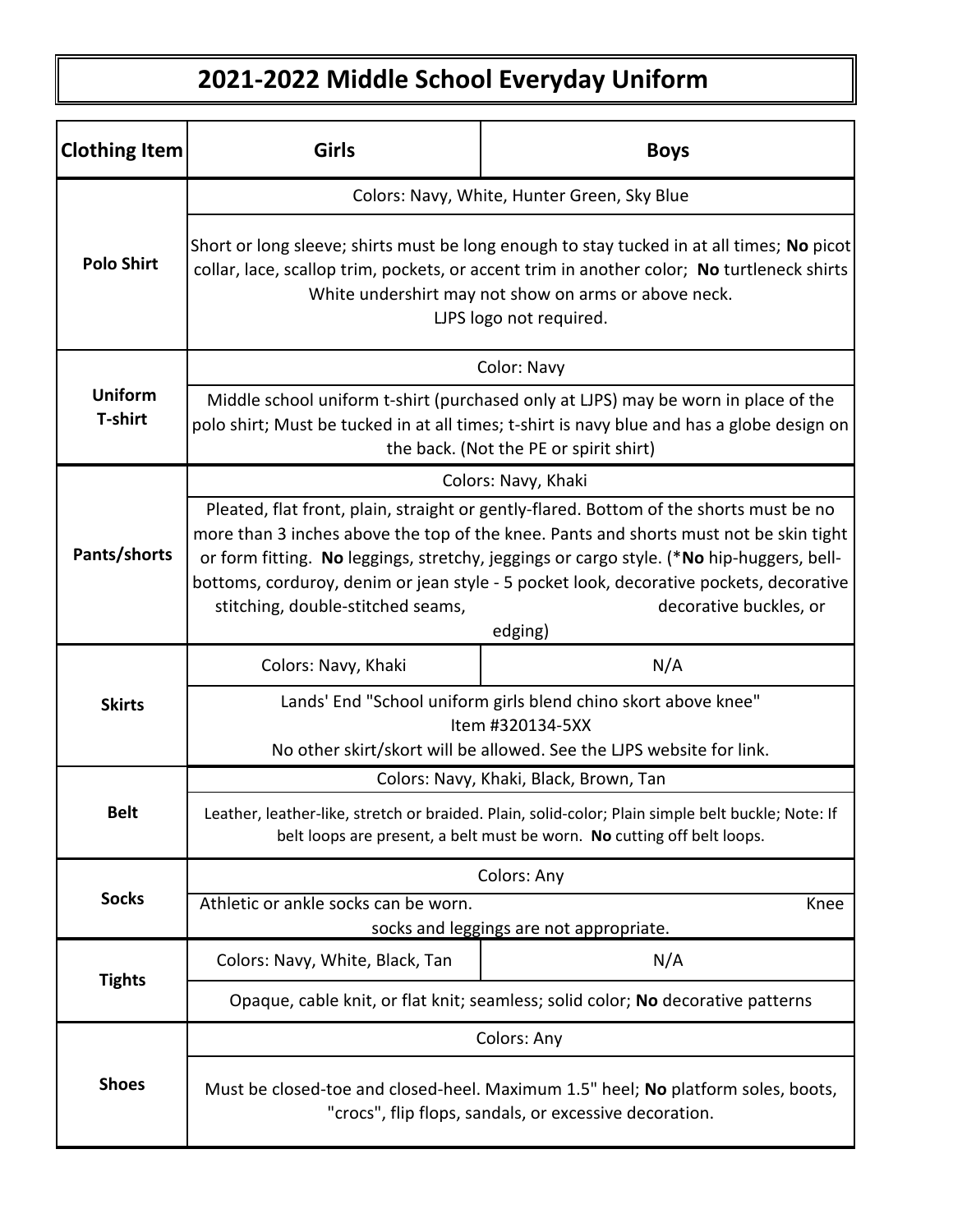## **Middle School Dress Uniform**

| <b>Clothing Item</b> | Girls                                                                                                                                                                                                                                                                                         | <b>Boys</b>                                                                                                                           |  |
|----------------------|-----------------------------------------------------------------------------------------------------------------------------------------------------------------------------------------------------------------------------------------------------------------------------------------------|---------------------------------------------------------------------------------------------------------------------------------------|--|
| <b>Pants</b>         | Color: Black                                                                                                                                                                                                                                                                                  | Color: Black                                                                                                                          |  |
|                      | Land's End non-elastic waist band<br>dress pants, any style                                                                                                                                                                                                                                   | Dress slacks; Refer to everyday pants guidelines<br>for requirements.                                                                 |  |
|                      | Color: White, Baby Blue                                                                                                                                                                                                                                                                       |                                                                                                                                       |  |
| <b>Shirt</b>         | Long sleeve, short sleeve or 3/4<br>length collar dress blouse; No layers<br>showing                                                                                                                                                                                                          | Solid color, Oxford cloth, short or long sleeved,<br>front pocket on chest, button down shirt and<br>button down collar; No LJPS logo |  |
|                      | N/A                                                                                                                                                                                                                                                                                           | Color: Any                                                                                                                            |  |
| <b>Tie</b>           | Any pattern is acceptable without characters. Bottom of tie must at least touch<br>waistband of pants or shorts. Bow ties are acceptable.                                                                                                                                                     |                                                                                                                                       |  |
|                      | Color: Black                                                                                                                                                                                                                                                                                  | N/A                                                                                                                                   |  |
| <b>Skirt</b>         | Lands' End "School uniform girls blend chino skort above knee"<br>Item #320134-5XX<br>No other skirt/skort will be allowed. See the LJPS website for link.                                                                                                                                    |                                                                                                                                       |  |
|                      | Colors: See below                                                                                                                                                                                                                                                                             | <b>Colors: Black</b>                                                                                                                  |  |
| <b>Socks</b>         | With pants: Skintone nylons or black<br>socks. With skirts: Black or Tan tights.<br>Follow guidelines for tights in<br>everyday uniform. No knee socks or<br>leggings.                                                                                                                        | Dress, crew style socks.                                                                                                              |  |
|                      | Color: Black                                                                                                                                                                                                                                                                                  |                                                                                                                                       |  |
| <b>Belt</b>          | Follow belt guidelines found in everyday uniform requirements.                                                                                                                                                                                                                                |                                                                                                                                       |  |
|                      | <b>Colors: Black</b>                                                                                                                                                                                                                                                                          | <b>Colors: Black</b>                                                                                                                  |  |
| <b>Shoes</b>         | Solid, plain black dress athletic shoe with non marking soles; Must be closed-toe and<br>closed-heel. Maximum 1" heel; No platform soles, boots, "crocs", flip flops, sandals, or<br>excessive decoration; Shoelaces must be black; Boat shoes and slip on Vans style<br>shoes are permitted. |                                                                                                                                       |  |
| <b>Outerwear</b>     | <b>Colors: Black</b>                                                                                                                                                                                                                                                                          | <b>Colors: Black</b>                                                                                                                  |  |
|                      | Dressy, half-zip, plain sweater-knit pullover or cardigan sweater; hoodies or team<br>wear are not to be worn.                                                                                                                                                                                |                                                                                                                                       |  |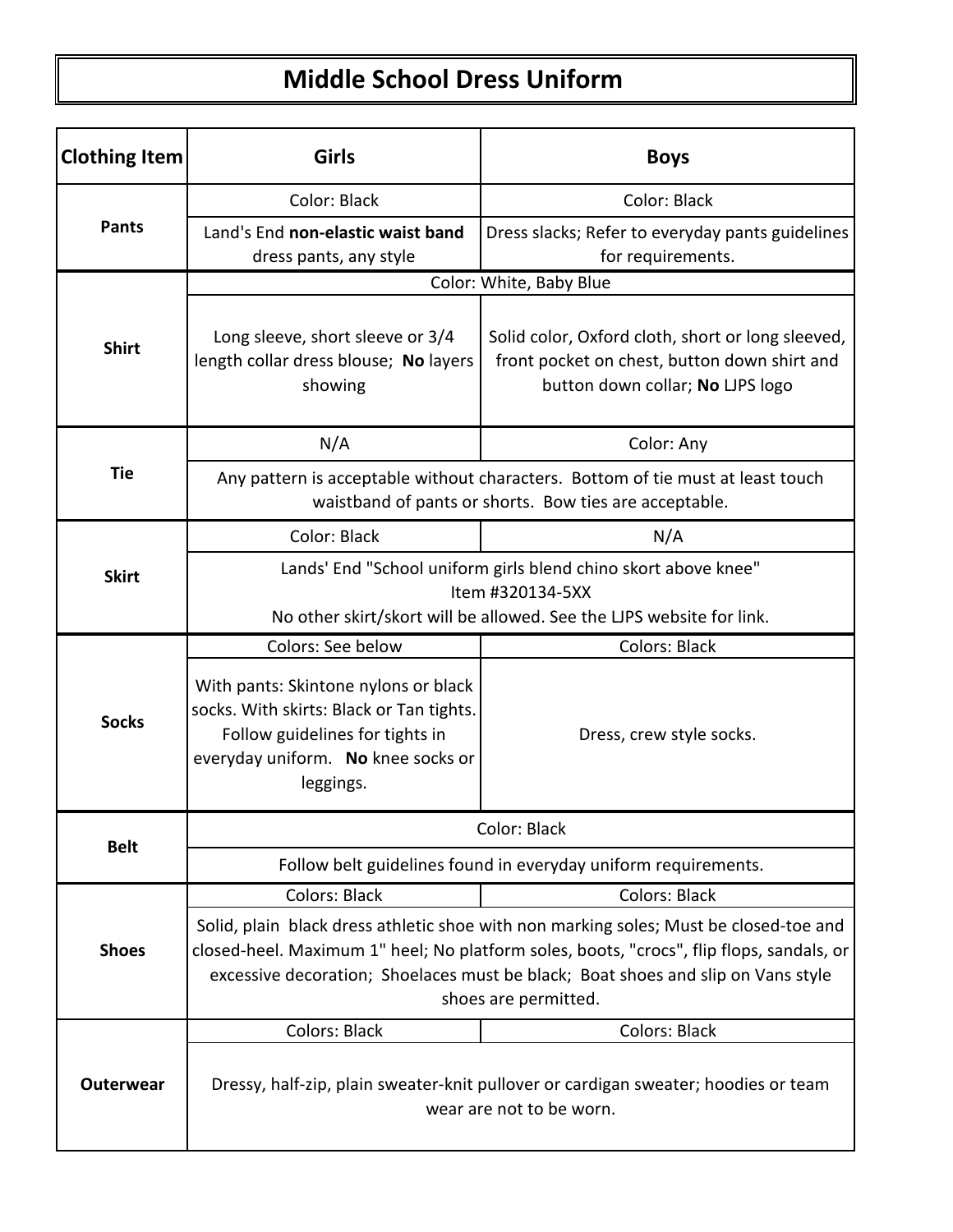## **Additional Uniform Information (Boys and Girls)**

| <b>Clothing Item</b>                                                                                                          | Color                                                                                                                  | <b>Specifications</b>                                                                                                                                                                                                                                                                                                                                                                                                                                                      |  |
|-------------------------------------------------------------------------------------------------------------------------------|------------------------------------------------------------------------------------------------------------------------|----------------------------------------------------------------------------------------------------------------------------------------------------------------------------------------------------------------------------------------------------------------------------------------------------------------------------------------------------------------------------------------------------------------------------------------------------------------------------|--|
| Jackets inside<br>the building                                                                                                | Navy, White, Black, Gray                                                                                               | Solid; Non-zip, zip or button front sweater,<br>sweatshirt or jacket; Must fit appropriately;<br>Polo or uniform t-shirt must be worn<br>underneath; Jackets may have a logo on the left<br>chest no bigger than a 3 inch square. No bulky<br>jackets/coats or distractive features; Fabric<br>limited to : sweater, cotton, knits, sweatshirts<br>or fleece. No vinyl, nylon or leather. Sports<br>and clubs hoodies may be worn everyday<br>except on dress uniform days |  |
| Jackets outside<br>the building                                                                                               | Any                                                                                                                    | Jackets must be removed and put away upon<br>entering the classroom. May be worn anytime<br>the student is not in the building(recess, field<br>trip, PE)                                                                                                                                                                                                                                                                                                                  |  |
| <b>Hats outside</b><br>at PE                                                                                                  | Any                                                                                                                    | Fabric sunhat with brim, visor, or baseball cap;<br>Optional attire to be worn outside during PE for<br>sun protection.                                                                                                                                                                                                                                                                                                                                                    |  |
| <b>Friday Spirit</b><br><b>Shirt Day</b>                                                                                      | Field day class shirt or LJPS logo shirts ONLY available from LJPS.                                                    |                                                                                                                                                                                                                                                                                                                                                                                                                                                                            |  |
| <b>PE Shirt</b>                                                                                                               | Gray LJPS logo PE t-shirt ONLY available from LJPS                                                                     |                                                                                                                                                                                                                                                                                                                                                                                                                                                                            |  |
| <b>PE Shorts/Pants</b>                                                                                                        | Navy or Black athletic shorts ONLY available from LJPS. Sweatpants may be worn in<br>cold weather with the PE t-shirt. |                                                                                                                                                                                                                                                                                                                                                                                                                                                                            |  |
| Make-up, hairstyles, etc. enhance your natural looks. They do not stand out.<br>Hair must be naturally occurring hair colors. |                                                                                                                        |                                                                                                                                                                                                                                                                                                                                                                                                                                                                            |  |

Student Uniforms must reflect the high standard of Liza Jackson Preparatory School at all times.

Administration will address any deviation from the written policy that is considered a disruption to the educational process.

Liza Jackson Preparatory School follows Florida Statute 1011.78 by allowing reasonable accommodations based on a student's religion, disability, or medical condition.